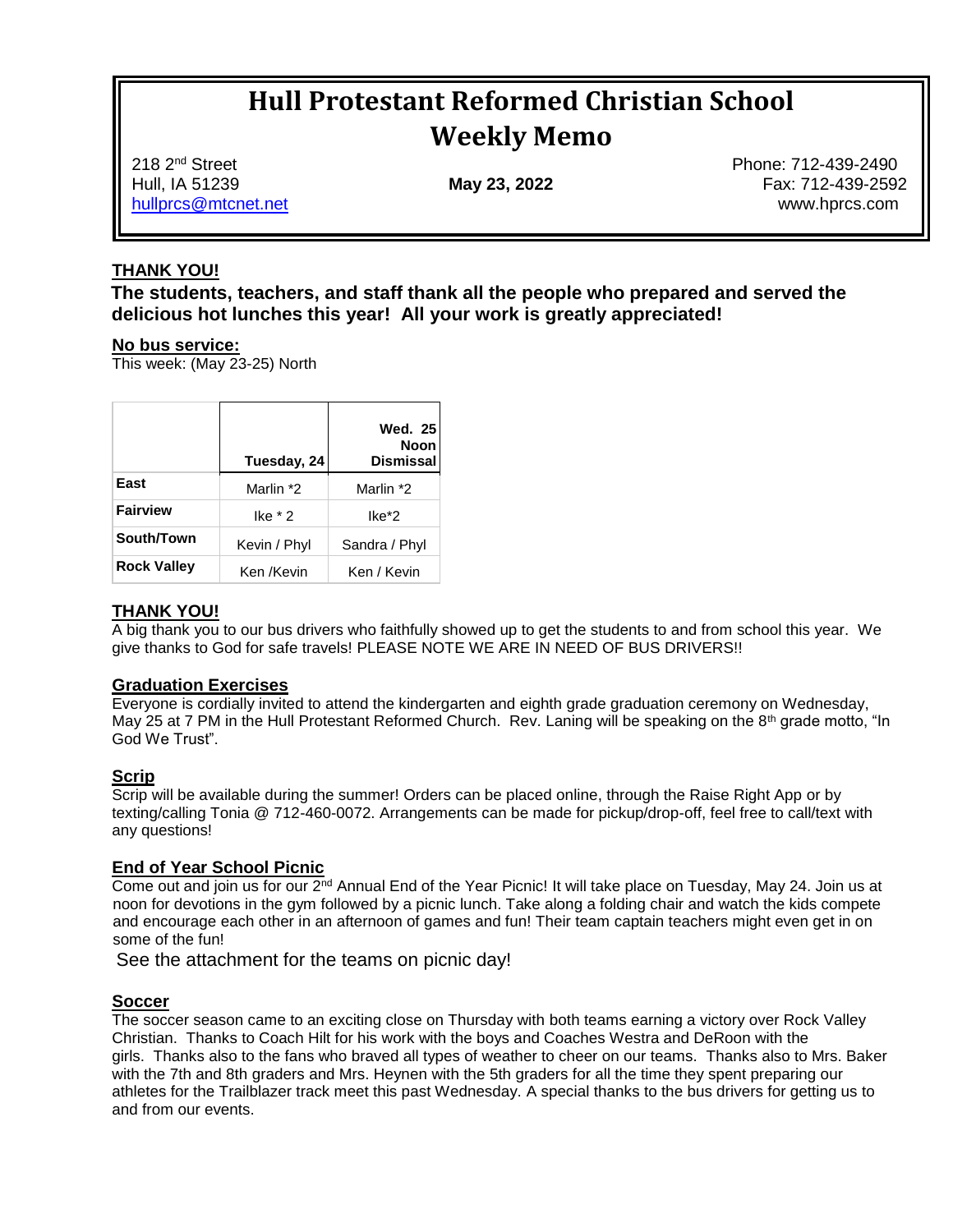#### **Trinity Hosting "Best Shooting School" for 4th – 8th**

Parents of 4<sup>th</sup>-8<sup>th</sup> graders, be sure you have your students signed up for this "Best Shooting School" at Trinity. Contact Jesse Van Donge, Mike De Jager, or Zach Van Ginkel. Please register before May 25.

#### **From the Library**

There are 11 books that still need to be returned! Please have them turned in by the end of the school year.

#### **Graduation Day (May 25) schedule for 8th Graders**

8:30 AM Graduation practice – hoping to be finished by 10:15 AM

Free time

Class picture at Hull PRC @ 12:30

Graduation at 7:00 PM at Hull PRC

**Reminder: 8th graders must leave their robes in the box in the back of church the night of the graduation ceremony. No one will be allowed to take their robes from the church after graduation. Please plan your pictures accordingly. Thank you!**

**NOTE: K-7 th will be dismissed at noon on graduation day, May 25.**

#### **DATES TO REMEMBER**

**May**  24: End of year picnic beginning at 12:00 25: K-7 noon dismissal/graduation at 7 PM **June** 2: Education committee meeting 8: School board meeting 14: Annual society meeting

### **\*Advanced notice: the '22-'23 school year will begin on August 23 with a 2:30 dismissal**



**Birthday greetings are extended** to Michael Van Engen on May 28 and to all the summer birthday people (see the following page)! **HAPPY BIRTHDAY!**

## **THIS IS THE LAST MEMO FOR THE 2021-2022 SCHOOL YEAR. HAVE A BLESSED SUMMER!**